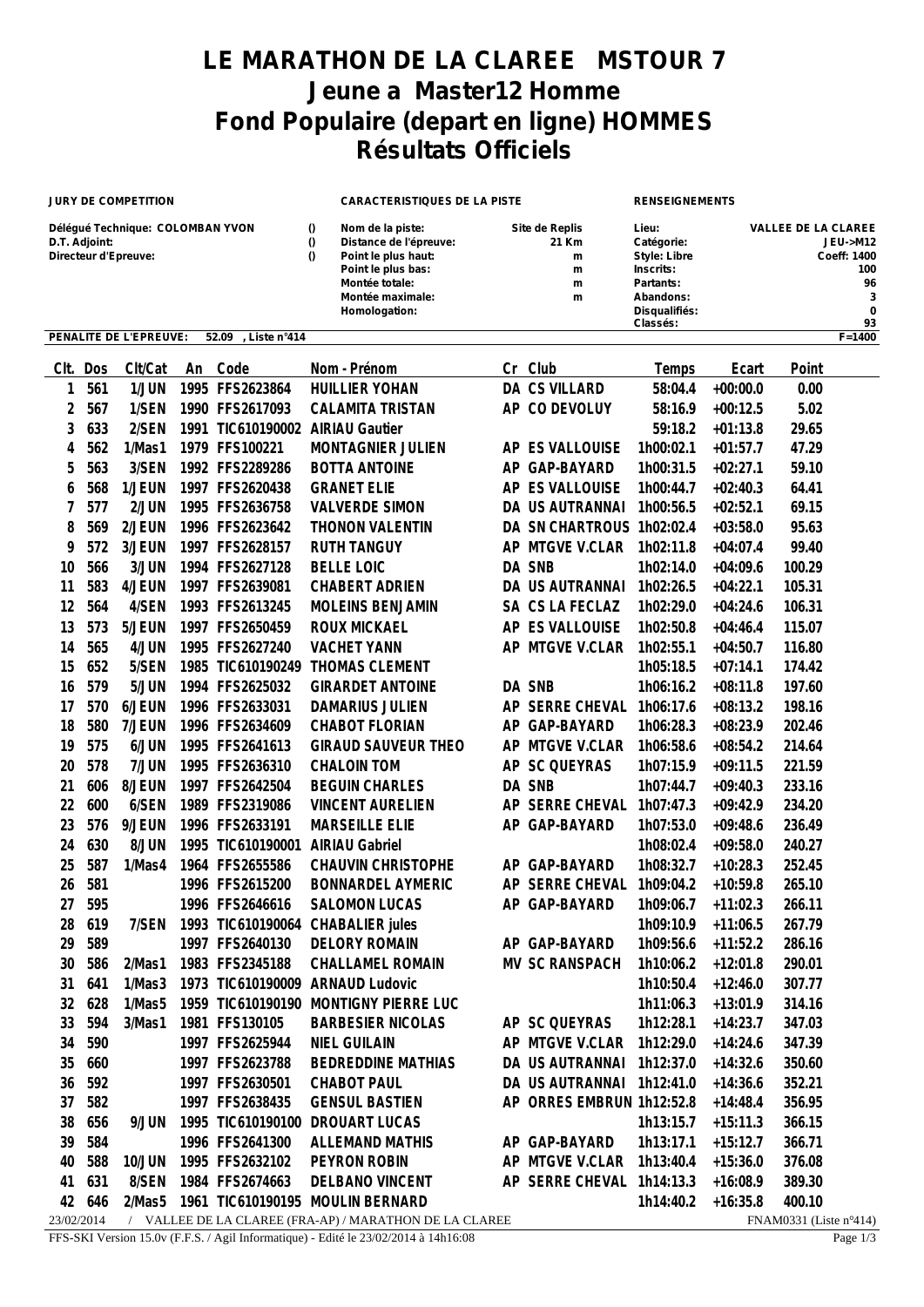| CIt.        | Dos | Clt/Cat       | An | Code                                | Nom - Prénom                                           |  | Cr Club                   | Temps     | Ecart            | Point                            |
|-------------|-----|---------------|----|-------------------------------------|--------------------------------------------------------|--|---------------------------|-----------|------------------|----------------------------------|
| 43          | 591 |               |    | 1997 FFS2639802                     | <b>CRUNCHANT ROMAIN</b>                                |  | AP SC QUEYRAS             | 1h14:43.7 | $+16:39.3$       | 401.51                           |
| 44          | 596 | 1/Mas6        |    | 1956 FFS191710                      | <b>MASSET YVES</b>                                     |  | AP SERRE CHEVAL 1h15:29.0 |           | $+17:24.6$       | 419.71                           |
| 45          | 604 | 9/SEN         |    |                                     | 1991 TIC610190245 TERZOLO luca                         |  |                           | 1h16:04.1 | $+17:59.7$       | 433.81                           |
| 46          | 654 | 2/Mas6        |    |                                     | 1957 TIC610190161 LARBEY Bruno                         |  |                           | 1h17:14.9 | $+19:10.5$       | 462.26                           |
| 47          | 621 | 1/Mas2        |    |                                     | 1977 TIC610190157 LAMANNA christophe                   |  |                           | 1h17:34.2 | $+19:29.8$       | 470.01                           |
| 48          | 601 | 3/Mas6        |    |                                     | 1957 TIC610190169 LENFANT dominique                    |  |                           | 1h17:37.3 | $+19:32.9$       | 471.26                           |
| 49          | 640 | 10/SEN        |    |                                     | 1990 TIC610190173 MAGNAT Rémy                          |  |                           | 1h18:09.9 | $+20:05.5$       | 484.36                           |
| 50          | 639 | 2/Mas2        |    |                                     | 1974 TIC610190229 REVIGLIO philippe                    |  |                           | 1h18:44.6 | $+20:40.2$       | 498.30                           |
| 51          | 585 |               |    | 1996 FFS2632105                     | AUBERT GABRIEL                                         |  | AP MTGVE V.CLAR           | 1h21:56.7 | $+23:52.3$       | 575.49                           |
| 52          | 635 | 1/Mas7        |    |                                     | 1953 TIC610190075 COLOMBAN JEAN LOUIS                  |  |                           | 1h22:38.0 | $+24:33.6$       | 592.08                           |
| 53          | 618 | 3/Mas5        |    |                                     | 1961 TIC610190213 PEYTHIEU GILLES                      |  |                           |           |                  |                                  |
|             |     |               |    |                                     |                                                        |  |                           | 1h23:29.1 | $+25:24.7$       | 612.61                           |
| 54          | 608 | 2/Mas4        |    |                                     | 1964 TIC610190150 HUILLIER ERIC                        |  |                           | 1h23:36.2 | $+25:31.8$       | 615.46                           |
| 55          | 597 | 3/Mas4        |    | 1968 FFS2671915                     | <b>CELSE GERARD</b>                                    |  | AP ES VALLOUISE           | 1h26:21.8 | $+28:17.4$       | 682.00                           |
| 56          | 593 |               |    | 1997 FFS2621125                     | <b>MARTIN KIM</b>                                      |  | AP SERRE CHEVAL 1h26:31.3 |           | $+28:26.9$       | 685.82                           |
| 57          | 649 | <b>11/JUN</b> |    |                                     | 1995 TIC610190225 PUTAUD Florian                       |  |                           | 1h28:35.0 | $+30:30.6$       | 735.52                           |
| 58          | 617 | 11/SEN        |    |                                     | 1989 TIC610190185 MEZOUGHI heddi                       |  |                           | 1h28:45.8 | $+30:41.4$       | 739.86                           |
| 59          | 647 | 4/Mas6        |    |                                     | 1958 TIC610190005 ALLIER Denys                         |  |                           | 1h29:50.4 | $+31:46.0$       | 765.81                           |
| 60          | 609 | 12/SEN        |    |                                     | 1984 TIC610190096 DESPEYROUX sébastien                 |  |                           | 1h30:24.7 | $+32:20.3$       | 779.59                           |
| 61          | 655 | 2/Mas7        |    |                                     | 1950 TIC610190059 BURTHEY Jean-Marcel                  |  |                           | 1h30:47.7 | $+32:43.3$       | 788.84                           |
| 62          | 610 | 4/Mas5        |    |                                     | 1960 TIC610190127 GAY Jean-Luc                         |  |                           | 1h31:12.3 | $+33:07.9$       | 798.72                           |
| 63          | 614 | 4/Mas4        |    | 1964 TIC610190226 RAVET MARC        |                                                        |  |                           | 1h31:26.2 | $+33:21.8$       | 804.30                           |
| 64          | 653 | 4/Mas1        |    |                                     | 1982 TIC610190085 DECAUX Adrien                        |  |                           | 1h32:49.0 | $+34:44.6$       | 837.57                           |
| 65          | 637 | 3/Mas7        |    |                                     | 1953 TIC610190060 CAILLETAUD Georges                   |  |                           | 1h35:49.9 | $+37:45.5$       | 910.26                           |
| 66          | 615 | 2/Mas3        |    |                                     | 1970 TIC610190026 BELLE CLOT Vincent                   |  |                           | 1h36:10.4 | $+38:06.0$       | 918.49                           |
| 67          | 613 | 5/Mas1        |    |                                     | 1979 LCN11424089 GIACOMAZZI Vincent                    |  |                           | 1h36:14.3 | $+38:09.9$       | 920.06                           |
| 68          | 602 | 3/Mas3        |    | 1971 TIC610190216 POLI Giulio       |                                                        |  |                           | 1h36:47.7 | $+38:43.3$       | 933.48                           |
| 69          | 626 | 5/Mas6        |    |                                     | 1956 TIC610190115 FINE CHRISTIAN                       |  |                           | 1h37:09.2 | $+39:04.8$       | 942.12                           |
| 70          | 644 | 4/Mas3        |    |                                     | 1970 LCN11424811 CHARRUT pierre                        |  |                           | 1h38:12.2 | $+40:07.8$       | 967.43                           |
| 71          | 634 | 5/Mas3        |    | 1971 TIC610190055 BUES florent      |                                                        |  |                           | 1h38:13.1 | $+40:08.7$       | 967.79                           |
| 72          | 598 | 6/Mas3        |    |                                     | 1972 TIC610190047 BONZON Emmanuel                      |  |                           | 1h38:23.6 | $+40:19.2$       | 972.01                           |
| 73          | 599 | 5/Mas5        |    |                                     | 1960 TIC610190020 BARTHELEMY Michel                    |  |                           |           | $+40:49.4$       |                                  |
|             |     |               |    |                                     |                                                        |  |                           | 1h38:53.8 |                  | 984.15                           |
| 74          | 638 | 7/Mas3        |    |                                     | 1973 TIC610190176 MANET emmanuel                       |  |                           | 1h40:18.3 | $+42:13.9$       | 1018.10                          |
| 75          | 611 | 4/Mas7        |    |                                     | 1952 TIC610190094 DELMAS Bernard                       |  |                           | 1h41:45.3 | $+43:40.9$       | 1053.05                          |
| 76          | 659 | 5/Mas7        |    |                                     | 1950 TIC610190175 MAILLARD JEAN LOU                    |  |                           | 1h42:00.1 | $+43:55.7$       | 1059.00                          |
| 77          | 648 | 6/Mas6        |    |                                     | 1954 TIC610190058 BURANELLO paolo                      |  |                           | 1h43:35.7 | $+45:31.3$       | 1097.41                          |
| 78          | 661 | 7/Mas6        |    |                                     | 1955 TIC610190184 MAURO boetto                         |  |                           | 1h43:44.3 | +45:39.9 1100.87 |                                  |
| 79          | 624 | 6/Mas5        |    | 1960 FFS2630628                     | <b>HUGUE ROLLAND</b>                                   |  | AP ORRES EMBRUN 1h43:52.2 |           | $+45:47.8$       | 1104.04                          |
| 80          | 643 | 5/Mas4        |    |                                     | 1964 TIC610190253 VANDEWIELE PATRICK                   |  |                           | 1h44:46.2 | +46:41.8 1125.74 |                                  |
| 81          | 627 | 3/Mas2        |    |                                     | 1976 TIC610190165 LEGRAND Alain                        |  |                           | 1h45:20.9 | $+47:16.5$       | 1139.68                          |
| 82          | 625 | 13/SEN        |    |                                     | 1988 TIC610190191 MORAND CHARLY                        |  |                           | 1h46:58.2 | $+48:53.8$       | 1178.77                          |
| 83          | 622 | 7/Mas5        |    | 1963 TIC610190205 PAOLO Bruna       |                                                        |  |                           | 1h48:02.5 | $+49:58.1$       | 1204.61                          |
| 84          | 651 | 6/Mas1        |    |                                     | 1982 TIC610190024 BELIN Jerome                         |  |                           | 1h48:27.3 | +50:22.9 1214.57 |                                  |
| 85          | 612 | 6/Mas4        |    |                                     | 1966 TIC610190218 PRADELLE Jean-Luc                    |  |                           | 1h49:29.5 | $+51:25.1$       | 1239.56                          |
| 86          | 650 | 6/Mas7        |    | 1953 FFS2671608                     | <b>ALLENET MARS</b>                                    |  | AP SERRE CHEVAL 1h50:19.2 |           | +52:14.8 1259.53 |                                  |
| 87          | 636 | 4/Mas2        |    |                                     | 1975 TIC610190199 MUSY Charles-Emmanuel                |  |                           | 1h50:41.4 | $+52:37.0$       | 1268.45                          |
| 88          | 616 | 7/Mas4        |    |                                     | 1965 TIC610190208 PARENTON ERIC                        |  |                           | 1h59:50.7 |                  | 1489.16                          |
| 89          | 605 | 7/Mas1        |    |                                     | 1983 TIC610190159 LAMRAOUI Hamid                       |  |                           | 1h59:51.7 |                  | 1489.56                          |
| 90          | 645 | 7/Mas7        |    |                                     | 1951 TIC610190077 COSTARELLA GIUSEPPE                  |  |                           | 2h03:54.1 |                  | 1586.95                          |
| 91          | 658 | 8/Mas1        |    |                                     | 1983 TIC610190029 BENALLEGUE REMY                      |  |                           | 2h12:17.9 |                  | 1789.38                          |
| 92          | 642 | 8/Mas3        |    |                                     | 1973 TIC610190082 DABIN STEPHANE                       |  |                           | 2h24:27.6 |                  | 2082.56                          |
| 93          | 657 | 8/Mas4        |    |                                     | 1967 TIC610190203 ORBELLI marco                        |  |                           | 2h26:35.0 |                  | 2133.75                          |
|             |     |               |    |                                     |                                                        |  |                           |           |                  |                                  |
|             |     | ABANDONS (3)  |    |                                     |                                                        |  |                           |           |                  |                                  |
|             | 603 |               |    | /Mas2 1977 TIC610190041 BOFFA paolo |                                                        |  |                           | Abd       |                  |                                  |
|             | 607 | /Mas2         |    |                                     | 1975 TIC610190110 FAULQUE nicolas                      |  |                           | Abd       |                  |                                  |
|             | 629 | /Mas1         |    |                                     | 1983 TIC610190062 CAUMETTE François                    |  |                           | Abd       |                  |                                  |
| ABSENTS (4) |     |               |    |                                     |                                                        |  |                           |           |                  |                                  |
|             | 571 | /JUN          |    | 1995 FFS2617048                     | <b>MARTIN NOE</b>                                      |  | AP MTGVE V.CLAR           | Abs       |                  |                                  |
| 23/02/2014  |     |               |    |                                     | / VALLEE DE LA CLAREE (FRA-AP) / MARATHON DE LA CLAREE |  |                           |           |                  | FNAM0331 (Liste $n^{\circ}414$ ) |
|             |     |               |    |                                     |                                                        |  |                           |           |                  |                                  |